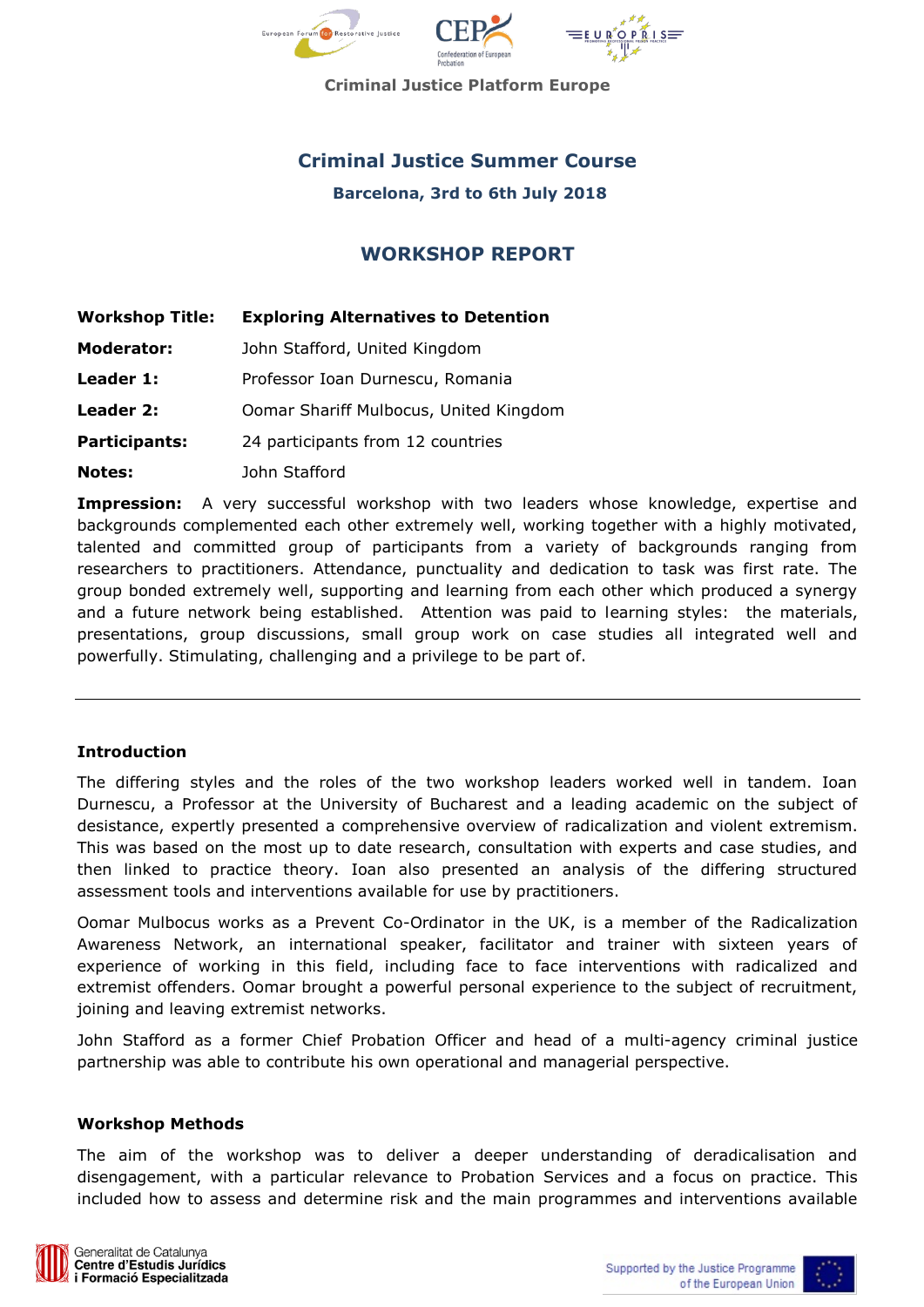in Europe. The workshop was delivered using presentations (based on evidence, lived experience, European guidelines and expert views) in combination with role plays, case study exercises, group discussions and working in small groups in order to accommodate different learning styles. It was highly interactive and enabled participants to share their particular national and professional work issues, experiences and diverse knowledge bases, stimulating an effective problem solving approach. The workshop investigated risk assessment and rehabilitation programmes using real life case studies.

# **Summary of Presentations**

**Session 1 -** Professor Durnescu presented a comprehensive overview of radicalisation and deradicalisation/disengagement, based upon the most up to date scientific literature and case studies of deradicalised offenders. Participants introduced themselves and shared their experience either as victims of terrorism and/or as professionals working with this group.

**Session 2 -** The focus was on assessment led by Professor Durnescu:

- Understanding the importance of structured assessment
- A comparison of VERA2 and ERG22+
- Case Study
- Discussion on strengths and weaknesses, applicability

**Session 3 -** Themed "Experiencing being an Extremist". Oomar Mulbocus gave a powerful personal testimony of his involvement in radicalized and violent extremist groups, illustrating the main recruitment strategies employed by such networks, including cognitive opening, religious seeking, frame alignment etc. This was reinforced by group exercises and case study.

**Session 4 -** Oomar presented on Experiencing Desistance; opportunities, obstacles and resources. In this session he gave his personal and professional experiences in this area of work, followed by further exercises.

**Session 5 -** Professor Durnescu made a presentation followed by a discussion on the main principles of effective practice with violent extremists (CoE Guidelines 2016), linking them to other more general principles required in effective work with offenders (Dean 2016). What makes violent extremists differ from main stream violent offenders was explored. The most well-known deradicalisation and disengagement programs (Back on Track, Entre and HII), were described, discussed and then explored using case study exercises, identifying the limits and opportunities of the programmes.

**Session 6 -** Entitled Maintaining Change and Plans For The Future, Professor Durnescu introduced strategies to maintain change and disengagement. Mechanisms to support change were identified in the natural systems of ex-offenders. Ensuring social inclusion and the prevention of recidivism requires a multi-agency approach. This was explored and discussed following a case study and role-play.

Finally, participants identified personal action plans for implementing their new knowledge and skills on return to their workplace.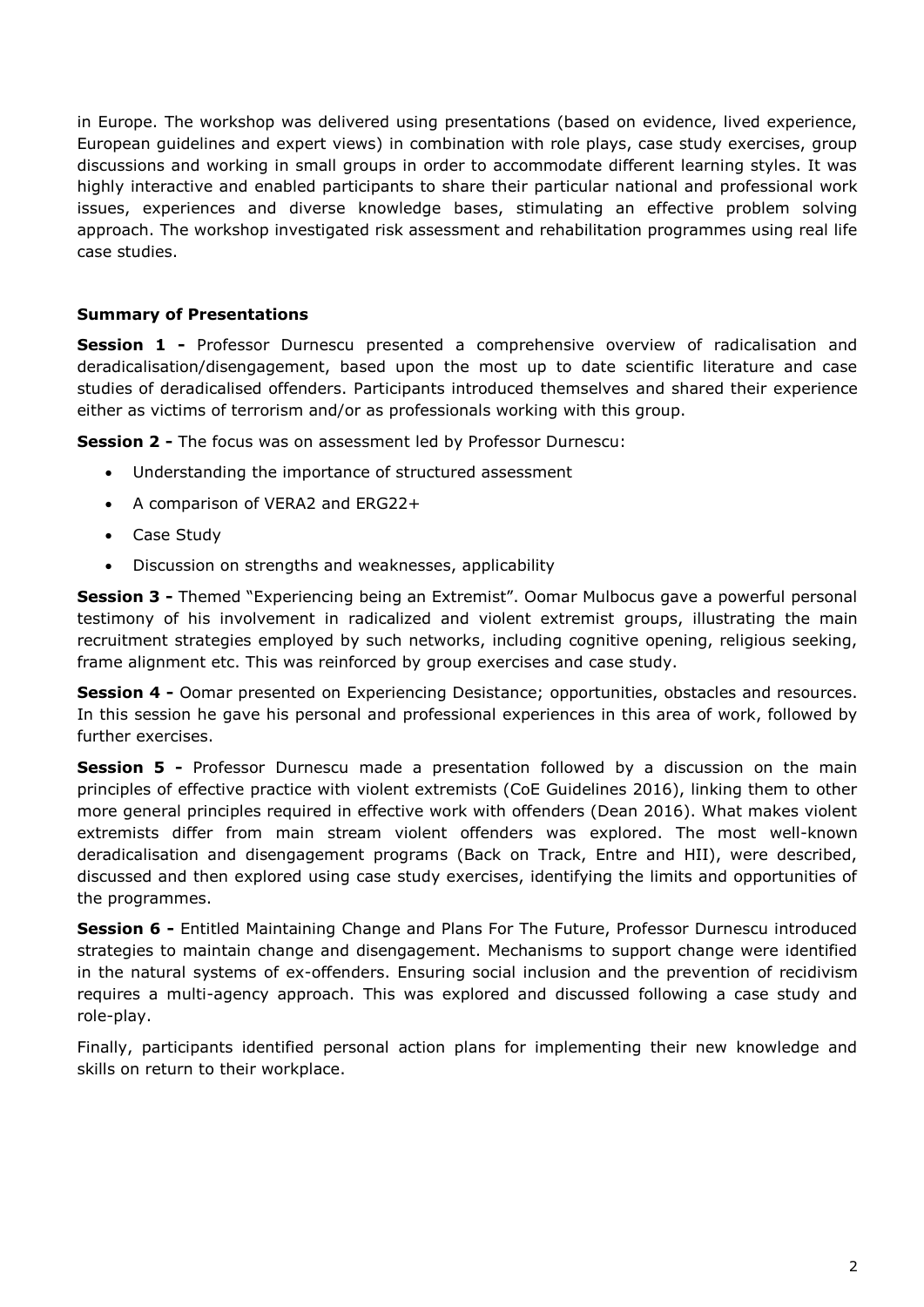# **Key Learning Points**

The workshop's key learning points were:

- 1. There is no single profile of a terrorist. There are predispositions in terms of worldviews, mindsets or psychological propensities:
	- a. Authoritarianism.
	- b. Dogmatism.
	- c. Apocalypticism.
	- d. Fundamentalist Mindset.

But no distinguishing profile.

- 2. Webber and Kruglanski's '3 Ns' needs, narratives and networks provides a helpful framework on why people become terrorists.
- 3. Borum's integrated model 2011:
	- Predisposing life experiences.
	- Activating situations.
	- Predisposing vulnerabilities (e.g. needs).
	- Social and group dynamics (access to a network).
	- Ideology/narrative collective narrative about the grievance and who is responsible.
- 4. Precht (2007):
	- Pre-radicalistion frustrations.
	- Conversion and identification with radical Islam.
	- Meeting other like-minded individuals.
	- Indoctrination and other group bonding.
	- Acts of terrorism.
- 5. Most people who join extremist groups eventually leave. It is a long, distressing and difficult process. Disengagement from a radicalised network is not enough. There has to be engagement in something else and practical help.
- 6. Ideas and ideology are important and professionals need to learn how to respectfully question or express them.
- 7. Probation Services and others should provide resources for new social relationships, reconnecting the ex-offender to society, provide new role models, enhanced coping etc.
- 8. Risk assessment tools are essential in structuring the assessment process, but require further validation on different populations and different cultural contexts as well as training in them for proper use and copyright. Two tools are appropriate for violent offenders and should be used together with other assessment tools. Sometimes access to non-open source data is required.
- 9. Assessment tools should be used for structuring the assessment process rather than actuarially – professional judgment is also necessary.
- 10.As a professional beware unconscious bias.
- 11.Also be aware of superficial compliance because the offender maybe in the "land of war" and will say what s(he) wants you to believe.
- 12.Principles of effective practice with violent extremists are contained in the CoE Guidelines 2016 and should be used together with other mainstream principles for effective practice e.g Dean 2016.
- 13.Violent extremists differ from mainstream violent offenders:
	- Action for glorification, not personal gain.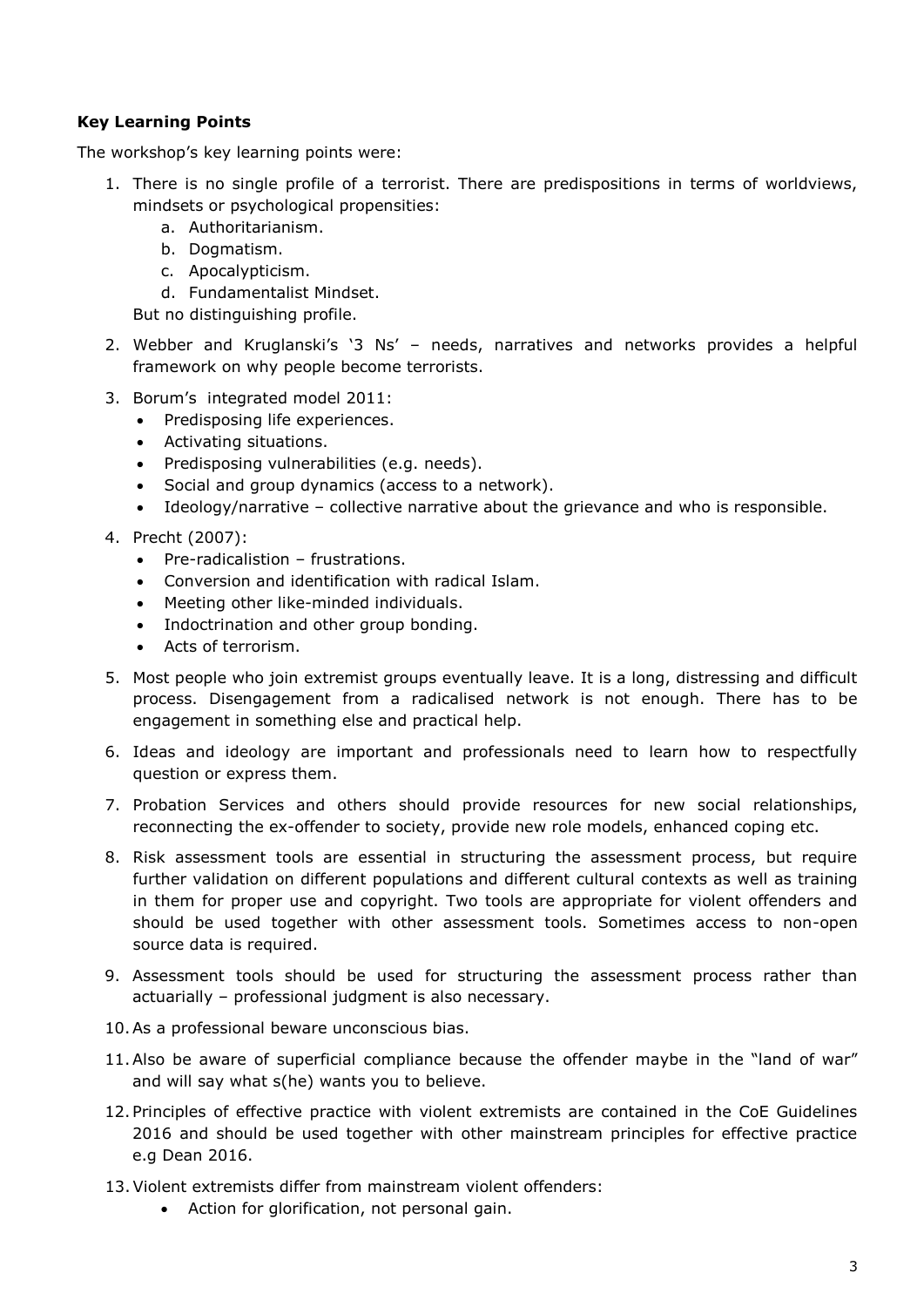- Selective empathy, not absence of empathy.
- Education or employment failure, not notable.
- Childrearing abuse not normally relevant.
- Less mental illness.
- Psychopathy not typical.
- Impulse control problems minimal.
- Attitudes ideological.
- Strategic lying, not pathological lying.
- Purposeful, planned not impulsive.
- Accepts responsibility.
- 14. The programmes developed for use with this offender group are all complex, resource intensive and require good individual risk assessment to individualise the intervention.
- 15.Change is hard. Maintaining it is even harder. Relapse prevention work is absolutely necessary as the ex-offender has to change their whole life. There are no shortcuts.
- 16.A network has to be established around the offender on a multi-agency basis for him/her to engage in.
- 17. The work requires resilience on behalf of the worker(s) as well as the ex-offender.

### **Key Practice Issues for the Future**

- 1. There needs to be further development of assessment tools to better assess risk for this group of offender.
- 2. Resources must follow risk as this is a very resource hungry practice area.
- 3. Existing intervention programmes are in urgent need of evaluation regarding their targeting and effectiveness.
- 4. The EU should create a project on radicalisation which is not subject to the restrictive practices of current programmes and more open to practitioners across Europe.
- 5. Work needs to be undertaken to improve the resilience of staff working in this field and this should be included in future summer courses.

### **References – provided by the workshop leaders – for additional reading**

- Barrel K, (2015). Pro-integration: disengagement from and life after extremism. *Behavioural Sciences of Terrorism and Political Aggresion.* 7(2): 129-142.
- Borum, R. (2017) 'Terrorism and Violent Extremism' in Van Hasselt, VB and Bourke, ML. (edits) *Handbook of Behavioral Criminology*. Springer. pp: 729-745
- Butt, R and Tuck, H (2014) *European Counter-Radicalisation and De-radicalisation: A Comparative Evaluation of Approaches in the Netherlands, Sweden, Denmark and Germany.* Institute for Strategic Dialogue (ISD).
- Dean, C. (2016) *Addressing Violent Extremism In Prisons & Probation: Principles for Effective Programmes and Interventions.* Global Center on Cooperative Security.